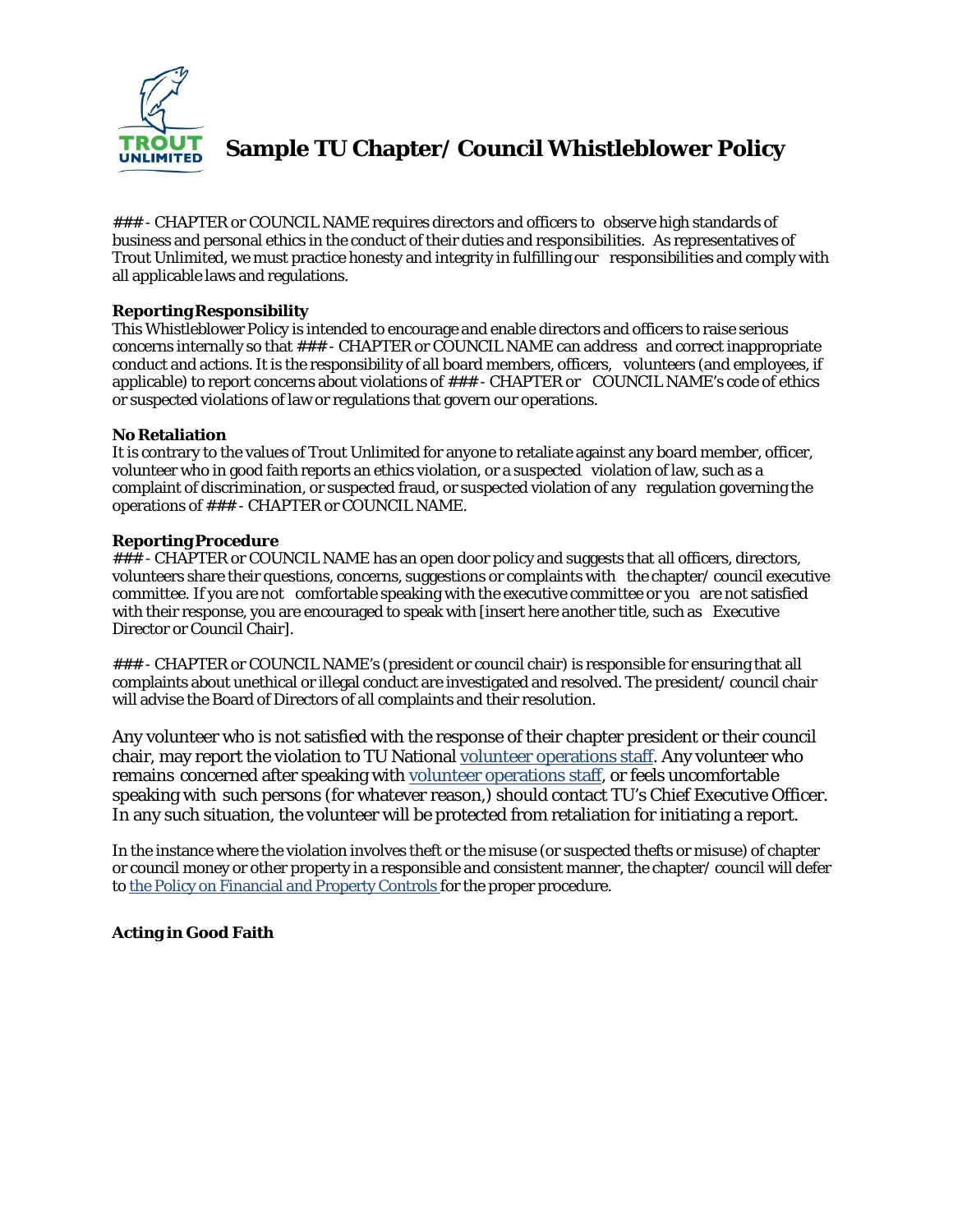Anyone filing a written complaint concerning a violation or suspected violation must be acting in good faith and have reasonable grounds for believing the information disclosed indicates a violation. Any allegations that prove not to be substantiated and which prove to have been made maliciously or knowingly to be false will be viewed as a serious disciplinary offense.

#### **Confidentiality**

Violations or suspected violations may be submitted on a confidential basis by the complainant. Reports of violations or suspected violations will be kept confidential to the extent possible, consistent with the need to conduct an adequate investigation.

#### **Handling of Reported Violations**

### - CHAPTER or COUNCIL NAME will notify the person who submitted a complaint and acknowledge receipt of the reported violation or suspected violation. All reports will be promptly investigated and appropriate corrective action will be taken if warranted by the investigation.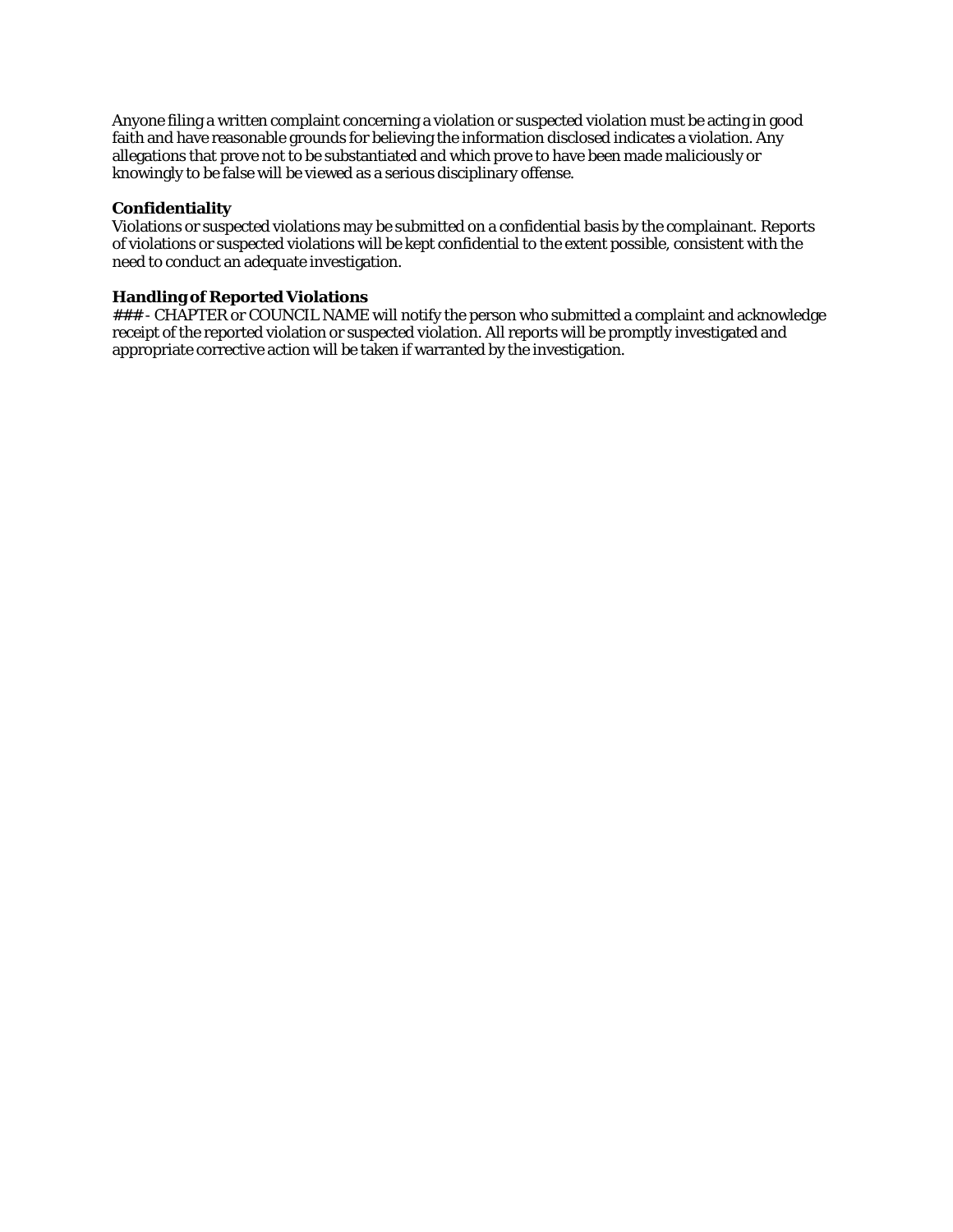

At TU we are committed to honest and ethical behavior and to accomplishing our mission with integrity. Integrity in all aspects of our operations is central to our success as a credible broker of scientifically and economically responsible conservation solutions. This Code of Ethics is designed to put in place a system to ensure we are aware of and can take prompt action against any questionable behavior. It is also intended to help each of us focus on the duty we owe to our members. This Code applies to each and every one of TU's volunteers on the chapter and council level, since we are all responsible for safeguarding and promoting TU's reputation. Of course, many situations will involve subtleties and complexities that lead to difficult choices. When in doubt, take a step back to ask yourself whether the situation feels right, and consider whether you feel confident that your actions would withstand scrutiny. If necessary, take another careful look at this Code for guidance and seek advice from volunteer [operations](http://www.tu.org/about-us/tu-offices-contact-information/vol-ops--staff-directory) staff.

# **Company Assets**

TU chapter or council assets must be safeguarded and used only for accomplishing TU's mission. This includes, without limitation, protection (including from loss or theft) of the TU chapter or council's funds, physical facilities, office equipment, computer software, records, donor information, TU's trademarks and other proprietary information (see section regarding "Confidential Information.") Chapter 8: Safeguarding Chapter and Council Assets, addresses the Trout Unlimited Policy on Financial and Property Controls for Chapters and Councils, and that policy sets out requirements and best practices for safeguarding your chapter's or council's assets.

## **Legal Compliance**

TU and volunteers acting in TU's name must obey and comply with all applicable laws and regulations. It is every volunteer's responsibility to be aware of and to comply with legal requirements applicable to his/her position.

## **Personal Integrity**

It is important for the integrity of the whole organization that TU's leaders be persons of integrity. While the Board does not expect council or chapter leaders to conduct background checks on current or prospective officers and members of boards of directors, chapters and councils must not knowingly elect to a chapter or council office or to a chapter or council board of directors a person who has been convicted of a crime involving fraud, dishonesty or financial impropriety or who is a registered sex offender. The Organizational Development Committee of the Board of Trustees may grant an exception to this provision.

## **Openness and Disclosure**

It is TU's responsibility to provide comprehensive and timely information to the public, the media, and all stakeholders about its operations upon request. All information about any particular chapter or council will fully and honestly reflect its current operations.

In raising funds, TU chapters and councils will respect the rights of donors, as follows:

To be informed of TU's mission, the way the resources will be used, and the chapter/council's capacity to use donations effectively for their intended purposes;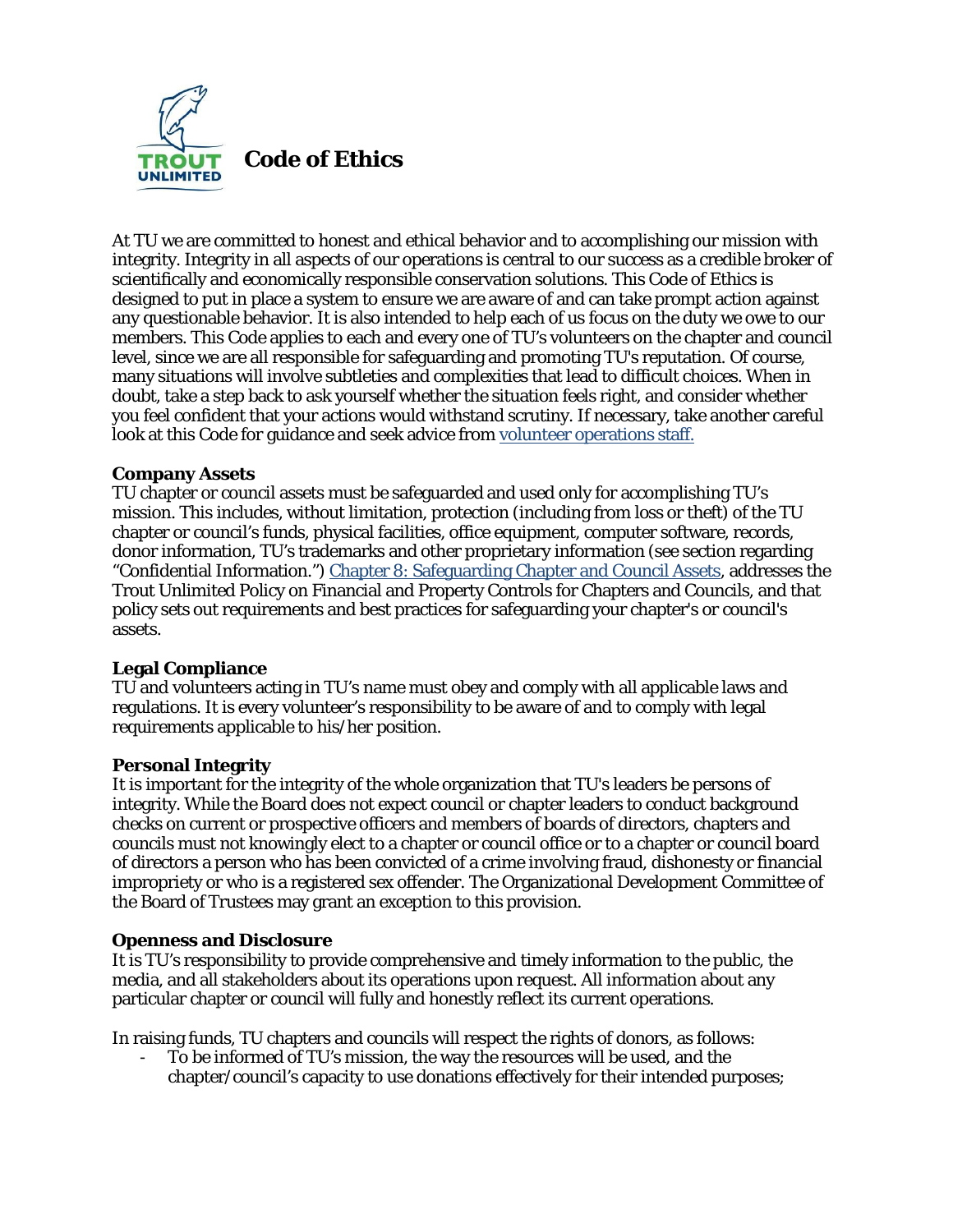- To be informed of the identity of those serving on the organization's Board of Directors and to expect the board to exercise prudent judgment in its stewardship responsibilities;
- To have access to the chapter or councils most recent financial reports and form 990, 990EZ, or 990N;
- To be assured that all restricted gifts will be used for the purposes for which they were given;
- To receive appropriate acknowledgement and recognition for gifts (For a [sample](http://new.tu.org/sites/default/files/BP_Donor_Letters.pdf?_ga=1.5029430.441180885.1444082971) [donor](http://new.tu.org/sites/default/files/BP_Donor_Letters.pdf?_ga=1.5029430.441180885.1444082971) letter, see the [Tacklebox.\)](http://new.tu.org/sites/default/files/BP_Donor_Letters.pdf?_ga=1.5029430.441180885.1444082971)
- To be assured that information about donations is handled with respect and with confidentiality to the extent provided by the law;
- To expect that all relationships with individuals representing TU will be professional in nature;
- To be informed whether those seeking donations are volunteers, employees of the organizations, or hired solicitors;
- To have the opportunity for their names to be deleted from mailing lists that the chapter or council intends to share; and,
- To feel free to ask questions when making a donation and to receive prompt, truthful and forthright answers.

# **Confidential Information**

While TU strives to be as open as possible about its operations, certain information is by nature confidential and should not be disclosed to the public, including, but not limited to:

- All donor and member personal information;
- Information relating to hiring decisions and to current, former and prospective employees; and
- Financial reports and data that have not been formally reported to the public through presentations to the Board of Trustees, Federal Form 990, 990N, or audited financial statements. Such information represents a valuable corporate asset that should be protected as we protect other valued assets.

# **Conflicts of Interest**

Volunteers must avoid any personal activity, investment or association that could interfere with, or could appear to interfere with, good judgment concerning TU's best interests. Volunteers may not use TU property, information or position for personal gain, including taking personal opportunities that are discovered through the use of TU property, information or position. Volunteers should avoid even the appearance of such a conflict. For example, there is a likely conflict of interest if a volunteer

- causes the chapter or council to engage in business transactions with relatives or friends;
- uses nonpublic TU, donor or vendor information for personal gain by his/herself, relatives or friends (including securities transactions based on such information);
- has more than a modest financial interest in the chapter or council's vendors, donors or competitors; or
- competes, or prepares to compete, with the chapter or council while still serving on the chapter or council Board of Directors.

There are other situations in which a conflict of interest may arise. Any volunteer who becomes aware of any material transaction or relationship that could reasonably be expected to give rise to such a conflict of interest, or has concerns about any situation, must follow the steps outlined in the section of this chapter entitled "Reporting Violations."